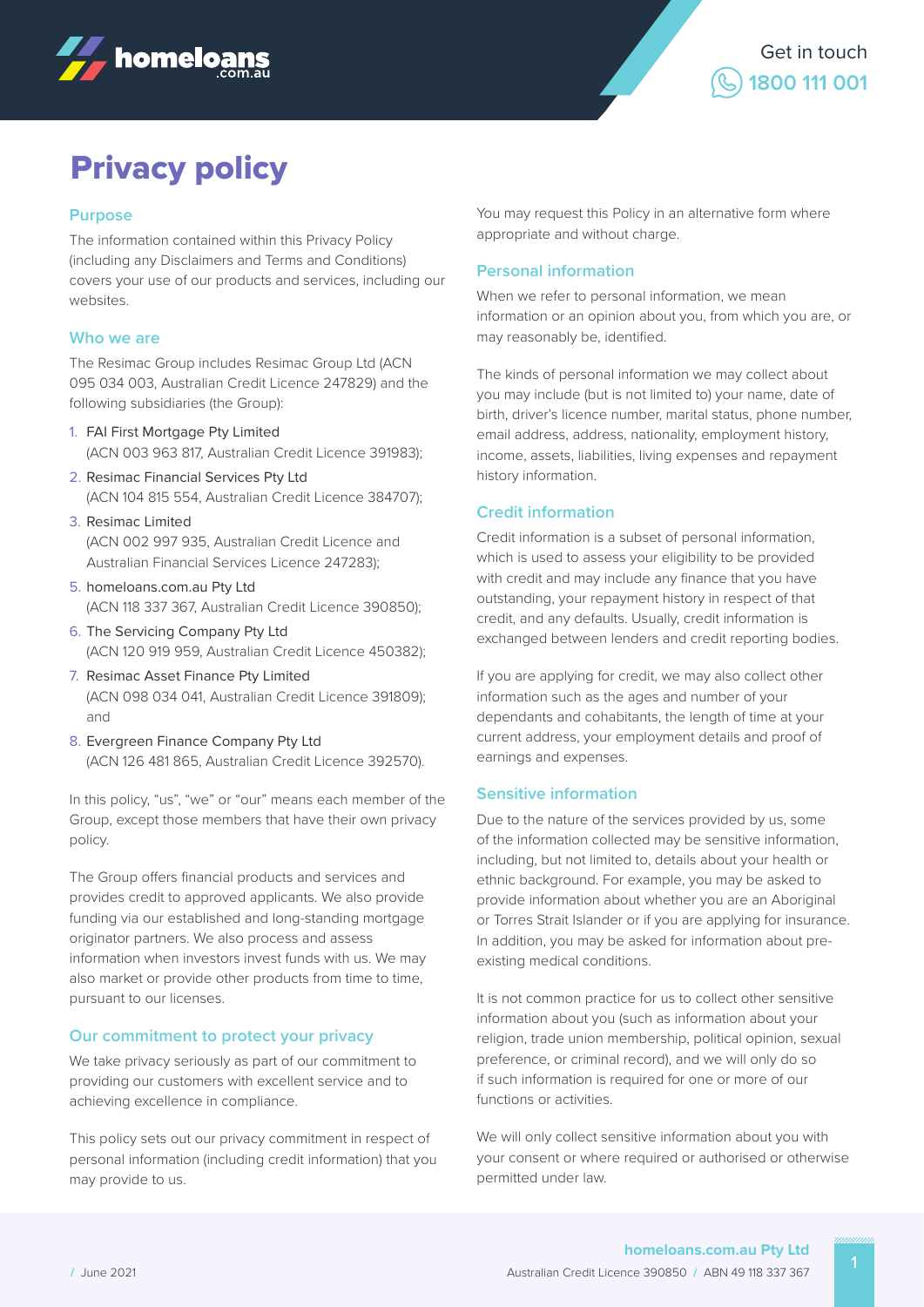



#### **Why do we collect your personal information**

We will only collect information if it is reasonably necessary for one or more of our functions or activities.

We collect and receive personal information about you to conduct our business and to provide our services, including the purposes set out under the headings below.

#### **How do we hold your personal information?**

We may collect personal information from you in several circumstances, including where you:

- make an enquiry with us via telephone, email or by visiting our office;
- lodge or partially lodge a loan enquiry or request a quote through our website;
- apply or partially apply, to be a borrower or quarantor;
- attend an event hosted by us;
- apply for employment with us:
- apply or partially apply for accreditation as a business partner, aggregator, broker or introducer of loans or other products;
- provide any other service to us either directly or through your employer;
- interact with us via social media; or
- register to use a related product or service offering.

Where reasonable and practical, we will collect personal information from you directly.

We will also collect information about you from third parties, such as a partner or spouse who contacts us on your behalf, from our contractors who supply services to us, through our business partners and referrers (such as mortgage originators and brokers), from a publicly maintained record or from other individuals, credit reporting bodies or companies or individuals authorised by you.

If you do not provide the information requested by us, we may not be able to provide you with our services.

#### **Purposes for which we use and disclose information**

We may use and disclose your personal information for the purpose for which it has been provided, for reasonably related secondary purposes, any other purpose you have consented to and any other purpose permitted under the Privacy Act. This may include using your personal information for the following purposes:

- to provide you with the products or services you requested;
- to verify your identity;
- to assess, process and manage your application to be a borrower or guarantor, including to verify your details and assess our risk;
- to provide you with credit and manage that credit;
- to assess, process and manage your application for employment;
- for complaints handling or data analytics purposes;
- to manage our relationship with you;
- to assess, process and manage your application to be a business partner, aggregator, broker or introducer of loans or other products, including to verify your details and assess our risk;
- to manage our business, including obtaining advice and services from companies and contractors including the types set out below; and
- to provide you access to the customer rewards program.

## **Verification of identity**

We and our Mortgage Insures may disclose personal information about you to an organisation, including a CRB, providing verification of your identity, including on-line verification of your identity. The organisation will give us a report of whether that personal information matches personal and credit-related information held by the organisation. If we use these methods and are unable to verify your identity in this way, we will let you know. We may also use information about your Australian Passport, state or territory driver licence, Medicare card, citizenship certificate, birth certificate, and any other identification document to match those details with the relevant registries using third party systems and record the result of the matching.

By obtaining your express consent, we may verify your identity using the Document Verification Service (DVS) (dvs.gov.au). Our use of the DVS to verify your identity may involve the use of third-party systems and services. DVS verifies supplied information by checking it against information held by the agency that originally issued that document (also referred to as the Official Record Holder). You may withdraw your consent at any time by contacting the privacy officer at privacy@resimac.com.au or by phoning us on 1300 764 447.

2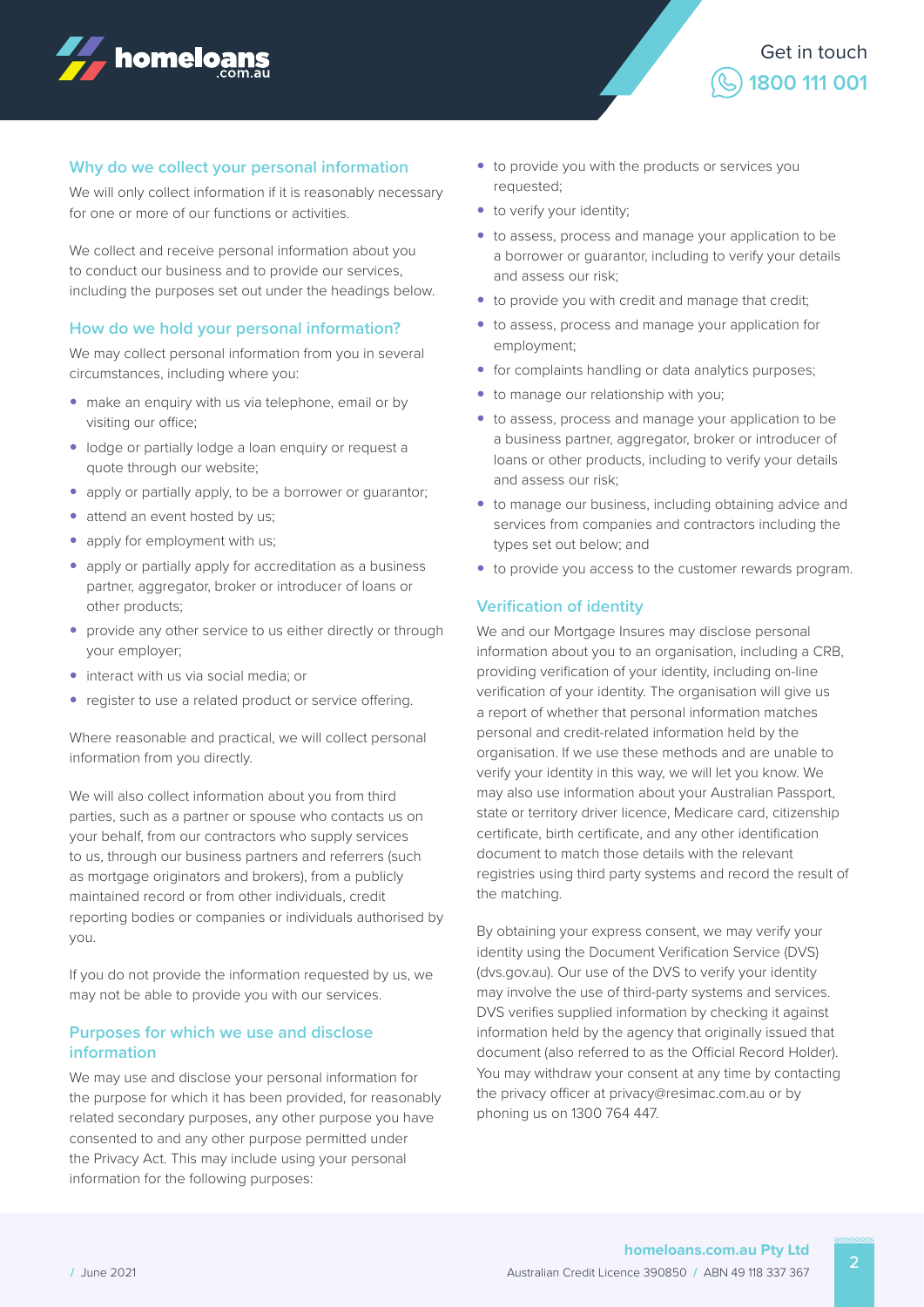



#### **How do we hold your personal information**

The security of your information is very important to us. We will take reasonable steps (such as, but not limited to, restricting and monitoring access to personal information) to protect any personal information from misuse, loss, unauthorised access, modification, misuse or disclosure.

Your personal information may be held by us in paper form, electronic form, on our secure servers or in cloud storage.

Your personal information may be held by us in paper form, electronic form, on our secure servers or in cloud storage. Your personal information may be combined or linked with personal information held about another individual (i.e. where a loan is held in joint name).

We regularly review developments in security and encryption technologies. Unfortunately, no data transmission over the internet can be guaranteed as totally secure. If we no longer require your information, and we are legally permitted to, we will take all reasonable steps to destroy or deidentify the information.

We take reasonable steps to preserve the security of cookie and personal information in accordance with this policy. If your browser is suitably configured, it will advise you whether the information you are sending us will be secure (encrypted) or not secure (unencrypted).

## **Who will we disclose your personal information to?**

The types of organisations that we may disclose information about you include:

- organisations which assist us to verify your identity;
- $\bullet$  organisations that provide products or services used or marketed by us, including other credit providers, mortgage intermediaries (such as mortgage brokers, mortgage originators and mortgage managers), funders, lenders, valuers, trustee companies, financial institutions and securitisers, mortgage insurers, title insurers, surveyors, credit reporting agencies, rating agencies and debt collectors;
- other organisations that are involved in managing or administering your credit;
- y your employer/s or referees, your guarantors, your professional advisors, your bank or anyone else where you have provided consent;
- any other organisation that may have or is considering having an interest in your loan, or in our business;
- $\bullet$  companies and contractors who we retain to provide services for us, such as customer rewards programs, information and infrastructure systems IT contractors, call centres, stationery printing houses, mail houses, storage facilities, lawyers, accountants and auditors, who will need to have access to your personal information to provide those services;
- people (such as investors, agents or advisors) or any entity considering acquiring an interest in our business or assets;
- where we are required to do so by law, such as under the Anti- Money Laundering and Counter Terrorism Financing Act 2006 (Cth) or the National Consumer Credit Protection Act 2009 (Cth); or
- other individuals or companies authorised by you or in relation to whom disclosure is permitted by law.

#### **Overseas disclosure**

We may disclose your personal and credit information to overseas entities that provide support functions to us including entities in New Zealand and the Philippines. You may obtain more information about these entities by contacting us.

Prior to disclosing any of your personal information to another person or organisation, we will take reasonable steps to satisfy ourselves that:

- **(a)** the person or organisation has a commitment to protecting your personal information at least equal to our commitment, or
- **(b)** you have consented to us making the disclosure.

## **Collecting and disclosing credit information**

We may collect the following kinds of credit information and exchange this information with credit reporting bodies and other entities:

- credit liability information, being information about your existing finance which includes the name of the credit provider, whether the credit provider holds an Australian Credit Licence, the type of finance, the date the finance is entered into, the terms and conditions of the finance, the maximum amount of finance available, and the day on which the finance was terminated;
- repayment history information which is information about whether you meet your repayments on time;
- information about the type of finance that you are applying for;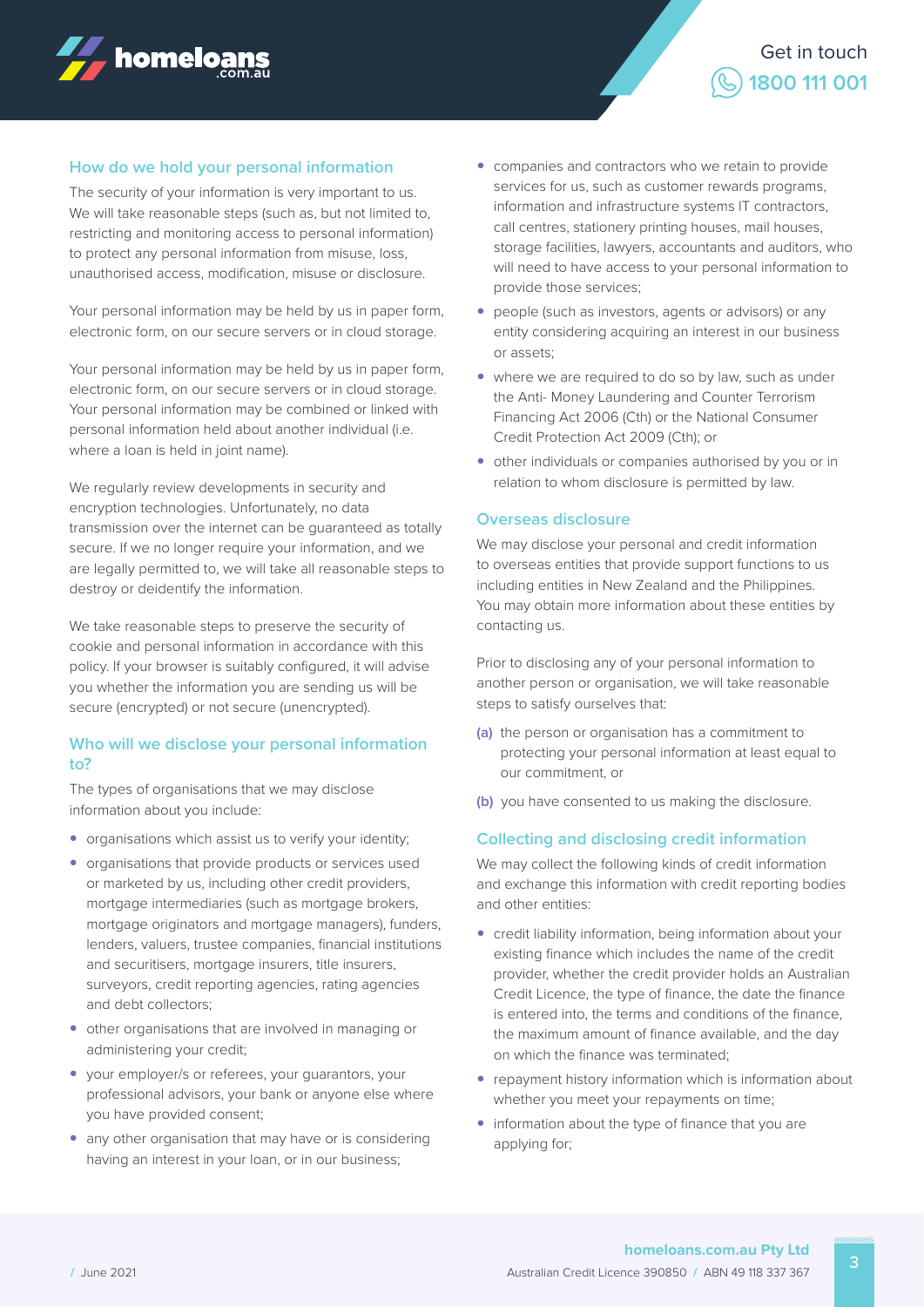



- default and payment information; and
- court proceedings information.

We exchange this credit information for the purposes of assessing your application for credit and managing that credit.

#### **Credit reporting bodies**

We may exchange personal and credit related information about you with a Credit Reporting Body (CRB). The information may be included in reports that the CRBs give other organisations (such as other lenders) to help them assess your credit worthiness. Some of the information may adversely affect your credit worthiness (for example if you have defaulted on your loan) and accordingly, may affect your ability to obtain credit from other lenders. Information exchanged with the CRB may affect your credit score.

#### **Notifiable matters**

The law requires us to advise you of 'notifiable matters' in relation to how we may use your credit information. You may request to have these notifiable matters (and this Privacy Policy) provided to you in an alternative form.

We exchange your credit information with credit reporting bodies. We use the credit information that we exchange with the credit reporting body to assess your creditworthiness, assess your application for finance and managing your finance.

If you fail to meet your payment obligations in relation to any finance that we have provided or arranged, or you have committed a serious credit infringement then we may disclose this information to a credit reporting body.

You have the right to request access to the credit information that we hold about you and make a request for us to correct that credit information if needed. Please refer to the heading access and correction of your personal and credit information, below.

At times, your credit information will be used by credit reporting bodies for the purposes of 'pre-screening' credit offers on the request of other credit providers. You can contact the credit reporting body at any time to request that your credit information is not used in this way.

You may contact the credit reporting body to advise them that you believe that you may have been a victim of fraud. For a period of 21 days after the credit reporting body receives your notification the credit reporting body must not use or disclose that credit information.

You can contact any of the following credit reporting bodies for more information:

- Equifax (equifax.com.au),
- Illion (dnb.com.au), or
- Experian (experian.com.au)

## **Direct marketing**

From time to time we may use your personal information to provide you with current information about mortgage loans, special offers you may find of interest, changes to our organisation, or new products or services being offered by us or any company (such as QBE Insurance) that we are associated with. By providing us with your personal information, you consent to us using your information to contact you on an ongoing basis for this purpose, including by mail, email, SMS, social media and telephone.

If you do not wish to receive marketing information, you can opt out of receiving such information by emailing us at marketing@resimac.com.au or by phoning us on 1300 764 447.

We will not charge you for giving effect to your request and will take all reasonable steps to meet your request at the earliest possible opportunity.

We will not use or disclose sensitive information about you for direct marketing purposes unless you have consented to that use or disclosure.

#### **Updating your personal information**

It is important to our relationship that the personal information we hold about you is accurate and up to date. During our relationship with you we may ask you to inform us if any of your personal information has changed.

If you wish to make any changes to your personal information (including your credit related personal information) that we hold about you, you should contact us to have it updated. We will generally rely on you to assist us in informing us if the information we hold about you is inaccurate or incomplete.

## **Access and correction of your personal and credit information**

We will provide you with access to the personal and credit information we hold about you, subject to limited exceptions in the Privacy Act as outlined below. You may request access to any of the personal or credit information we hold about you, at any time, using the details specified below.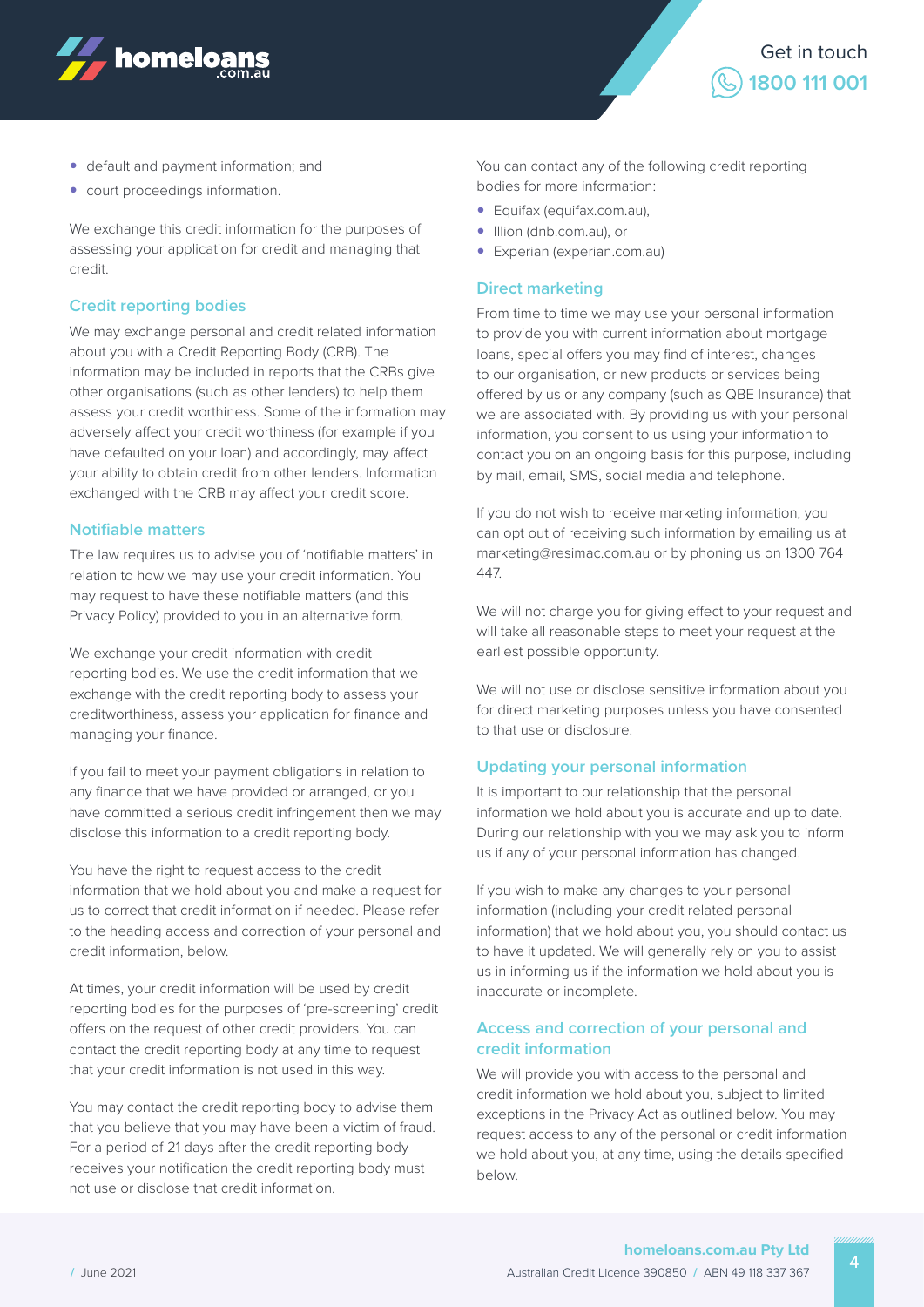



We may charge a fee for our reasonable costs in retrieving and supplying the information to you.

Depending on the type of request that you make we may respond to your request immediately or within a reasonable period after receiving your request. We may need to contact other entities to properly investigate your request.

If any of the personal information we hold about you is incorrect, inaccurate or out of date you may request that we correct the information. If appropriate we will correct the personal information at the time of the request. Otherwise, we will provide an initial response to you within seven days of receiving your request.

Where reasonable, and after our investigation, we will provide you with details about whether we have corrected the personal information within 30 days.

We may need to consult with other entities as part of our investigation.

If we refuse to correct personal information, we will provide you with our reasons for not correcting the information.

#### **Denied access to personal or credit information**

There are circumstances in which we are not required to provide you with access to personal information or to credit information, and in those circumstances, we may decline any request you make.

An explanation will be provided to you if we deny you access to your personal information we hold.

#### **Using government identifiers**

If we collect government identifiers, such as your tax file number, we do not use or disclose this information other as than where we are required by law to do so.

#### **Business without identifying you**

In most circumstances, it will be necessary for us to identify you in order to successfully do business with you, however, where, it is lawful and practicable to do so, we will offer you the opportunity of doing business with us without providing us with personal information.

Such a situation would include where you make general inquiries about interest rates or current promotional offers.

#### **Visiting our website**

#### **Cookies**

A 'cookie' is a small text file placed on your computer by our web page server. A cookie can later be retrieved by our web page servers. Cookies are frequently used on websites and you can choose, at any time, if and how a cookie will be accepted by configuring your preferences and option in your internet browser.

We use cookies for different purposes, such as:

- to allocate a unique number to your internet browsers;
- to customise our website for you;
- for statistical purposes (i.e. the date and time you visited our website and what pages you visited;
- to identify if you have accessed a third party website;
- for security purposes; and
- rejecting cookies may have the effect of limiting access to our website functionality.

#### **IP address**

Your Internet Protocol address (IP address) is the numerical identifies for your computer when you are using the internet. It may be necessary for us to collect your IP address for your interaction with various parts of our website.

#### **Third party websites**

Our website also contains links to the websites of third-party providers of goods and services (Third Party websites). If you have accessed Third Party websites through our website and if those third parties collect information about you, we may also collect or have access to that information as part of our arrangements with those third parties

Where you access a third-party website from our website, cookie information, information about your preferences or other information you have provided about yourself may be shared between us and the third party.

#### **Further information and complaints**

You may request further information about the way we manage your personal information or lodge a complaint by contacting our Privacy Officer on 1300 764 447. We will acknowledge receipt of your complaint within two business days.